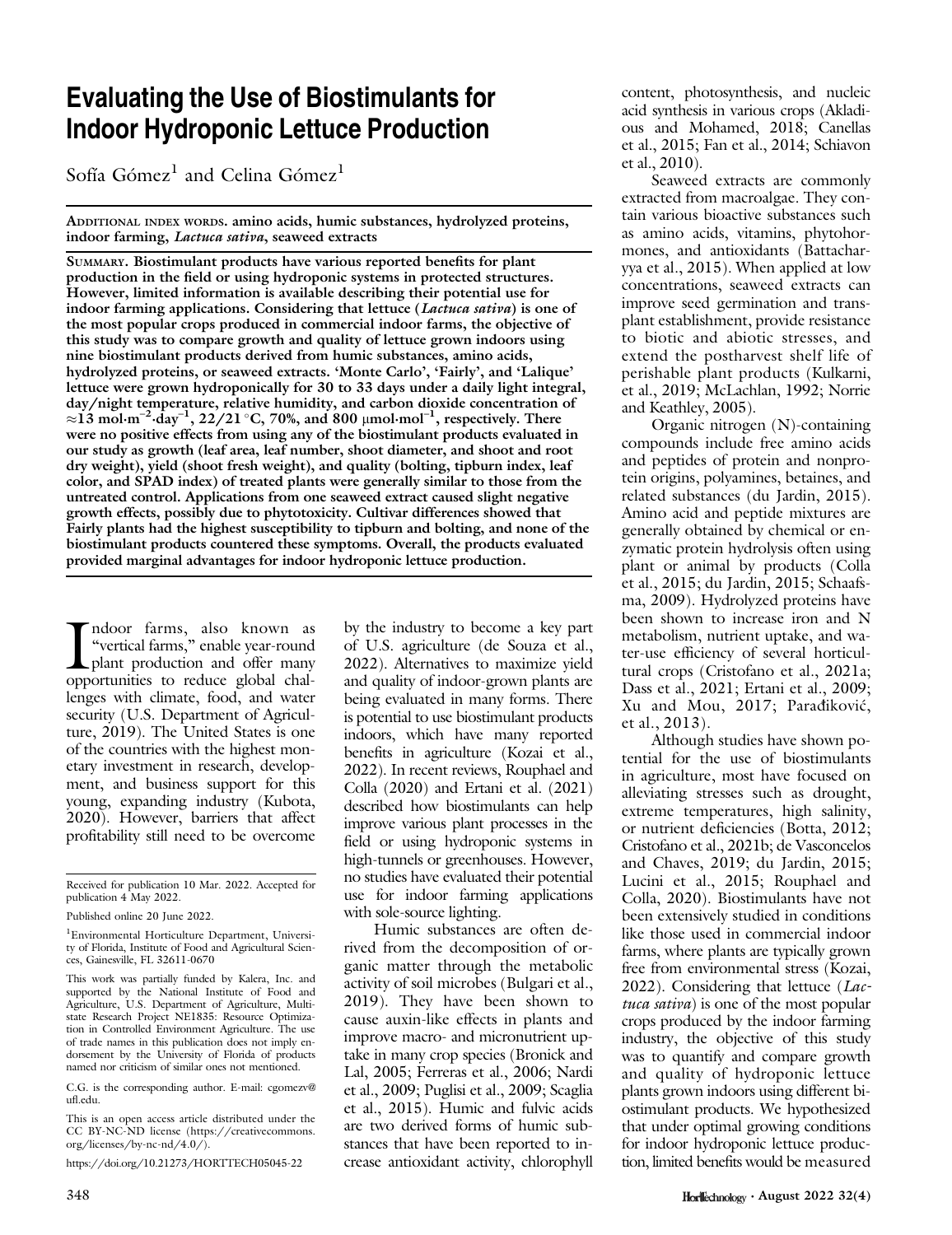when comparing different products with an untreated control treatment.

## Materials and methods

Seeds of 'Monte Carlo' (Vilmorin-Mikado, Salinas, CA), 'Fairly' (Rijk Zwaan, De Lier, The Netherlands), and 'Lalique' (Rijk Zwaan) lettuce, which are categorized as romaine, butterhead, and leaf lettuce types, respectively, were sown into 200-cell trays of stabilized propagation plugs (34-mL individual cell volume) composed of peatmoss and a polymer binder. Seedlings were grown inside a walk-in growth chamber (C6 Control System with EcoSys Software; Environmental Growth Chambers, Chagrin Falls, OH) at the University of Florida (Gainesville, FL) using a daily light integral of  $\approx 13 \text{ mol} \cdot \text{m}^{-2} \cdot \text{d}^{-1}$  (180  $\pm$  $5 \mu$ mol·m<sup>-2</sup>·s<sup>-1</sup> for 20 h·d<sup>-1</sup>) provided by light-emitting diode fixtures (GP150; Signify, Somerset, NJ) with peak wavelengths of 660 and 448 nm, which delivered 87% red (700 to 800 nm) and 13% blue (400 to 500 nm) light. Ambient temperature, relative humidity, and carbon dioxide were set at  $24^{\circ}$ C, 70%, and 800  $\mu$ mol·mol<sup>-1</sup>, respectively. Seedlings were subirrigated every other day using a commercial water-soluble fertilizer providing 16N–1.7P–14.1K (OASIS Hydroponic Fertilizer 16–4–17; Oasis Grower Solutions, Kent, OH) dissolved in tap water (electrical conductance of  $0.4 \text{ mS} \cdot \text{cm}^{-1}$ , pH of 8.3, and 40 mg $\cdot$ L<sup>-1</sup> calcium carbonate) at a concentration of 150 mg·L<sup>-1</sup> N, resulting in an EC of  $1.2$  dS $\cdot$ m<sup>-1</sup> .

The experiment was replicated twice over time. Although there was a slight offset in the timing between the two replications, treatments were applied when plants were at the same developmental stages in both replications over time. At 9 or 12 d after sowing for each replication over time, respectively, a uniform seedling of each cultivar was transplanted into one of 80 cylindrical deep-water culture hydroponic systems (2 gal). Each hydroponic system had a white plastic lid with three openings that held 2-inch-diameter net cups placed 20 cm apart. Individual hydroponic systems were regarded as an experimental unit with a single plant from all three cultivars. Plastic barriers were placed inside each reservoir to separate plant roots. A black plastic tube attached to an air pump [320 gal/h

(Dual Diaphragm Air Pump; General Hydroponics, Santa Rosa, CA)] was placed at the bottom of each reservoir to provide continuous aeration to the nutrient solution.

During each replication over time, plants were grown inside one of two walk-in growth chambers, each equipped with two opposite shelving units. Each shelving unit had an upper and a lower compartment (61 cm width  $\times$  183 cm length  $\times$  94 cm height). Each compartment held 10 randomly placed hydroponic systems with different treatments, for a total of four treatment replications per growth chamber and eight treatment replications during each experimental run. The same conditions described earlier were used throughout the study, except that ambient day (from 0200 to 2200 hr) and night (from 2200 to 0200 hr) air temperatures were set to 22 and  $21^{\circ}$ C, respectively. To minimize issues with tipburn, two fans (AXIAL 1238; AC Infinity, City of Industry, CA) were placed within each compartment above plants and provided constant air flow in opposite directions. Reservoirs were refilled with half strength nutrient solution every time they reached 75% of the volume capacity and completely replaced once before treatments were applied 9 or 12 d after transplanting, which corresponded with the recommended timing in the product labels (Table 1). Solution pH was adjusted weekly to a 5.8 to 6.2 range using an acid or a base (pH Down or pH Up, General Hydroponics), which added either phosphoric acid and citric acid, or potassium carbonate and potassium silicate, respectively. All hydroponic systems were randomly rotated once weekly within each treatment compartment to minimize location effects in the experimental area. Plants were harvested at 30 or 33 d after sowing during the first and second replication over time, respectively, once they had reached marketable size.

TREATMENTS. Nine commercial products were evaluated in the study, with different application methods, timing, and dosages according to the product labels (Table 1). The treatments applied included two humic substances [Huma Pro; Bio Huma Netics, Gilbert, AZ (HS-1) and Mr.Fulvic; Mr.Fulvic, Tallahassee, FL (HS-2)], two amino acid products [Fortify, OASIS Grower Solutions (AA-1) and Megafol; Valagro USA, Coral Gables, FL (AA-2)], three hydrolyzed proteins [Macro-Sorb; Macro-Sorb Technologies, Mount Laurel, NJ (HP-1), Brown's Fish Hydrolysate; C.R. Brown Enterprises, Andrews, NC (HP- $2$ ), and On-Gard + On-Gard Calcium; BioWorks, Victor, NY (HP-3)], and two seaweed extracts [Kelpak; Kelp Products USA, Modesto, CA (SE-1) and VIVA, Valagro USA (SE-2). An untreated control treatment was also included for comparison. As indicated in Table 1, the various products had different active ingredient, and some had already been evaluated in previous studies using hydroponics or for lettuce production in the field.

DATA COLLECTED. Data were collected from all plants grown in the study. One day before harvest, relative chlorophyll content was measured on three points of a fully expanded leaf using a SPAD meter (SPAD-502; Konica Minolta Sensing, Osaka, Japan). Leaf color was measured on the same leaf using a portable colorimeter (CR-200, Konica Minolta Sensing), where a\* indicates the ratio between greenness and redness (green:  $a^* = -60$ ; red:  $a^* = +60$ ,  $b^*$  indicates the ratio between blueness and yellowness (blue:  $b^* = -60$ ; yellow:  $a^* = +60$ ), and on a circular scale, hue angle  $(h^{\circ})$ or tone indicates redness  $(0^{\circ})$ , yellowness (90 $^{\circ}$ ), greenness (180 $^{\circ}$ ), or blueness  $(270^{\circ})$  (Owen and Lopez, 2015). Tipburn severity was rated using a subjective scale modified from Frantz et al.  $(2004)$ , where  $0 =$  no signs of tipburn;  $l =$  central leaflets with small necrotic spots;  $2 = 5$  to 10 leaves with small necrotic spots and misshapen leaf margins; and 3 = malformed leaves and meristem death in  $>60\%$  of leaves. Similarly, bolting severity was assessed using a subjective scale modified from Beretta et al. (2013) and Holmes  $(2017)$ , where  $0 =$  no internode elongation;  $1 =$  leaf erection; and  $2 =$  stem elongation. At harvest, the total number of leaves (>1 cm) were counted. Shoot height and diameter were measured with a ruler, and the area of the sixth fully expanded leaf was measured using a leaf area meter (LI-3100C; LI-COR Biosciences, Lincoln, NE). Shoots were weighed immediately after harvest with an electronic balance to obtain fresh weight (FW). Shoot and roots were oven-dried separately at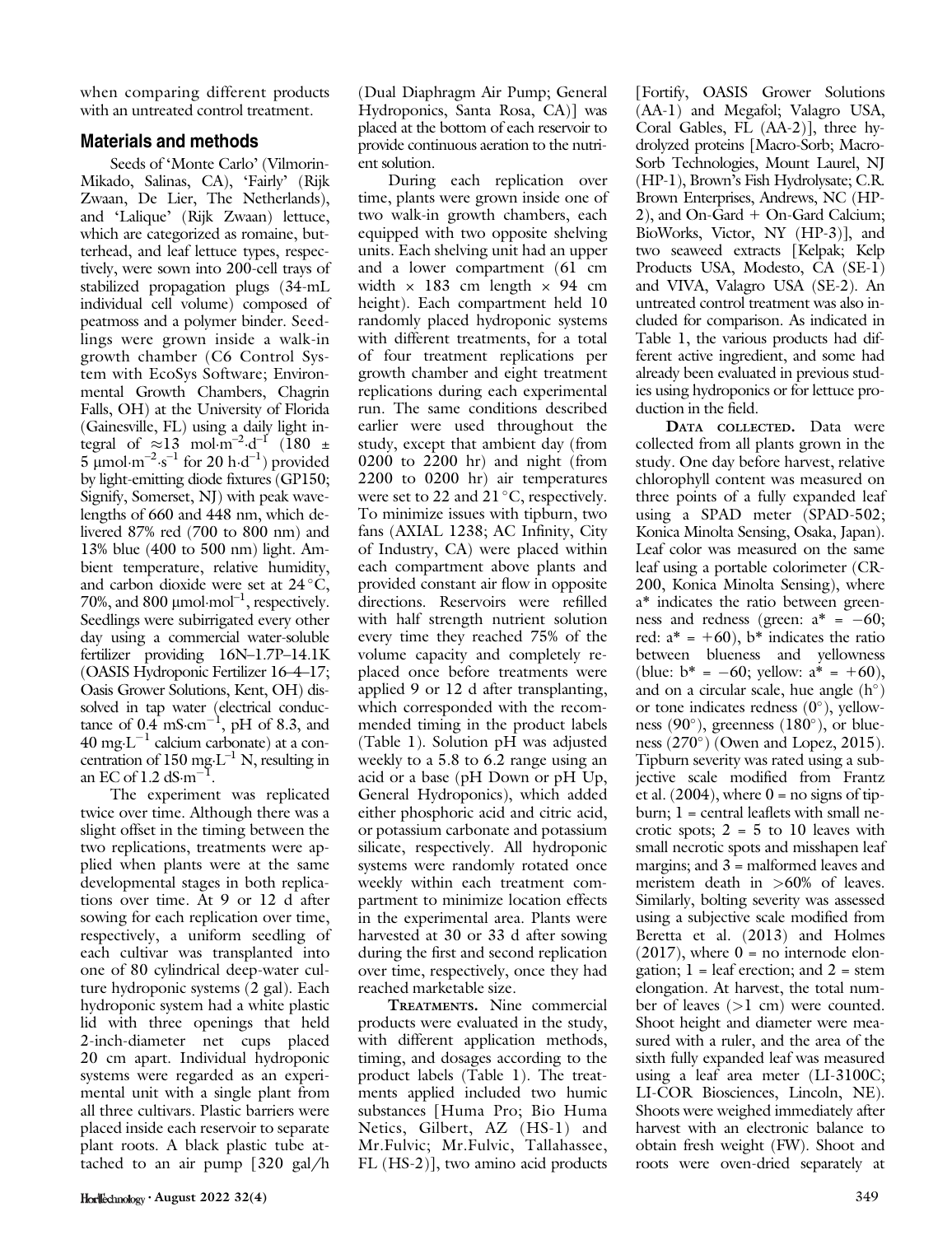| "Transplanting occurred at 9 or 12 d after sowing for each replication over time, respectively. Within each row, the first and second number represent the application time during the first and second replication over time,<br>Mixed in nutrient<br>Mixed in nutrient<br>Mixed in nutrient<br>Mixed in nutrient<br>Foliar spray<br>Foliar spray<br>Foliar spray<br>Foliar spray<br>Foliar spray<br>solution<br>solution<br>solution<br>solution<br>Drench<br>Drench<br>Not reported Drench<br>Not reported<br>Fulvic acid and amino Not reported<br>Not reported<br>3.0<br>5.0<br>3.0<br>$2.\overline{3}$<br>$\overline{0}$ .<br>Nitrogen and calcium<br>Amino acids (glycine,<br>Nitrogen and soluble<br>Free amino acids and<br>Nitrogen and potash<br>L-glutamic acid,<br>phosphorous<br>Soluble potash<br>Nitrogen and<br>L-alanine)<br>Humic substance Humic acid<br>nitrogen<br>potash<br>acids<br>Humic substance<br>Seaweed extract<br>Seaweed extract<br>Hydrolyzed<br>Hydrolyzed<br>Hydrolyzed<br>Amino acid<br>Amino acid<br>protein<br>protein<br>protein<br>$AA-2$<br>$HP-2$<br>$HP-3$<br>$HS-2$<br>$AA-1$<br>HP-1<br>$HS-1$<br>$SE-2$<br>SE-1<br>Brown's Fish Hydrolysate<br>Macro-Sorb (Macro-Sorb<br>Technologies, Mount<br>Enterprises, Andrews,<br>Solutions, Kent, OH)<br>Megafol (Valagro USA,<br>Coral Gables, FL)<br>USA, Modesto, CA)<br>Calcium (BioWorks,<br>Huma Pro16 (HUMA<br>Kelpak (Kelp Products<br>Fortify (Oasis Grower<br>Mr.Fulvic (Mr.Fulvic,<br>$On$ -Gard + $On$ -Gard<br>VIVA (Valagro USA)<br>GRO, Gilbert, AZ)<br>Tallahassee, FL)<br>$y_{\text{mL-L}}^{-1} = 1000 \text{ ppm}.$<br>(C.R. Brown<br>Victor, NY)<br>Laurel, NJ<br>respectively.<br>$\widetilde{\mathbf{Z}}$ | Product name | Treatment<br>code | Type | Main active<br>ingredient | content (%)<br>Nitrogen | Application<br>method | Application time <sup>z</sup>                                                                    | $\underline{\text{mL-L}^{-1}}$<br>Dose | Reported in the<br>literaturex |
|-----------------------------------------------------------------------------------------------------------------------------------------------------------------------------------------------------------------------------------------------------------------------------------------------------------------------------------------------------------------------------------------------------------------------------------------------------------------------------------------------------------------------------------------------------------------------------------------------------------------------------------------------------------------------------------------------------------------------------------------------------------------------------------------------------------------------------------------------------------------------------------------------------------------------------------------------------------------------------------------------------------------------------------------------------------------------------------------------------------------------------------------------------------------------------------------------------------------------------------------------------------------------------------------------------------------------------------------------------------------------------------------------------------------------------------------------------------------------------------------------------------------------------------------------------------------------------------------------------------------------------------------------------------------------------------------------------------------------|--------------|-------------------|------|---------------------------|-------------------------|-----------------------|--------------------------------------------------------------------------------------------------|----------------------------------------|--------------------------------|
|                                                                                                                                                                                                                                                                                                                                                                                                                                                                                                                                                                                                                                                                                                                                                                                                                                                                                                                                                                                                                                                                                                                                                                                                                                                                                                                                                                                                                                                                                                                                                                                                                                                                                                                       |              |                   |      |                           |                         |                       | 9 or 12 d after transplanting<br>After transplanting                                             | 1.13<br>1.13                           |                                |
|                                                                                                                                                                                                                                                                                                                                                                                                                                                                                                                                                                                                                                                                                                                                                                                                                                                                                                                                                                                                                                                                                                                                                                                                                                                                                                                                                                                                                                                                                                                                                                                                                                                                                                                       |              |                   |      |                           |                         |                       | 9 or 12 d after transplanting<br>After transplanting                                             | 0.26<br>0.26                           | $\overline{\phantom{a}}$       |
|                                                                                                                                                                                                                                                                                                                                                                                                                                                                                                                                                                                                                                                                                                                                                                                                                                                                                                                                                                                                                                                                                                                                                                                                                                                                                                                                                                                                                                                                                                                                                                                                                                                                                                                       |              |                   |      |                           |                         |                       | 9 or 12 d after transplanting<br>After transplanting<br>At sowing                                | 2.00<br>$1.00\,$<br>0.25               | $\overline{\phantom{a}}$       |
|                                                                                                                                                                                                                                                                                                                                                                                                                                                                                                                                                                                                                                                                                                                                                                                                                                                                                                                                                                                                                                                                                                                                                                                                                                                                                                                                                                                                                                                                                                                                                                                                                                                                                                                       |              |                   |      |                           |                         |                       | 9 or 12 d after transplanting<br>After transplanting                                             | 2.00<br>2.00                           | Paradiković et al.,<br>2013    |
|                                                                                                                                                                                                                                                                                                                                                                                                                                                                                                                                                                                                                                                                                                                                                                                                                                                                                                                                                                                                                                                                                                                                                                                                                                                                                                                                                                                                                                                                                                                                                                                                                                                                                                                       |              |                   |      |                           |                         |                       | 9 or 12 d after transplanting<br>After transplanting                                             | 2.00<br>2.00                           | Botta, 2012                    |
|                                                                                                                                                                                                                                                                                                                                                                                                                                                                                                                                                                                                                                                                                                                                                                                                                                                                                                                                                                                                                                                                                                                                                                                                                                                                                                                                                                                                                                                                                                                                                                                                                                                                                                                       |              |                   |      |                           |                         |                       | 9 or 12 d after transplanting<br>After transplanting<br>At sowing                                | 3.00<br>3.00<br>4.66                   | Xu and Mou,<br>2017            |
|                                                                                                                                                                                                                                                                                                                                                                                                                                                                                                                                                                                                                                                                                                                                                                                                                                                                                                                                                                                                                                                                                                                                                                                                                                                                                                                                                                                                                                                                                                                                                                                                                                                                                                                       |              |                   |      |                           |                         |                       | 9 or 12 d after transplanting<br>7 d after third application<br>After transplanting<br>At sowing | 2.50<br>2.50<br>0.94<br>0.62           | $\overline{\phantom{a}}$       |
|                                                                                                                                                                                                                                                                                                                                                                                                                                                                                                                                                                                                                                                                                                                                                                                                                                                                                                                                                                                                                                                                                                                                                                                                                                                                                                                                                                                                                                                                                                                                                                                                                                                                                                                       |              |                   |      |                           |                         |                       | After transplanting                                                                              | 10.00                                  | Kulkarni et al.,<br>2019       |
|                                                                                                                                                                                                                                                                                                                                                                                                                                                                                                                                                                                                                                                                                                                                                                                                                                                                                                                                                                                                                                                                                                                                                                                                                                                                                                                                                                                                                                                                                                                                                                                                                                                                                                                       |              |                   |      |                           |                         |                       | 9 or 12 d after transplanting<br>9 or 12 d after transplanting<br>After transplanting            | $1.00\,$<br>$10.00$<br>1.00            | Paradiković et al.,<br>2013    |
| <sup>8</sup> Cited studies evaluated the corresponding biostimulant product in hydroponics or for lettuce production in the field.                                                                                                                                                                                                                                                                                                                                                                                                                                                                                                                                                                                                                                                                                                                                                                                                                                                                                                                                                                                                                                                                                                                                                                                                                                                                                                                                                                                                                                                                                                                                                                                    |              |                   |      |                           |                         |                       |                                                                                                  |                                        |                                |

Table 1. Biostimulant products evaluated for hydroponic lettuce production indoors. Table 1. Biostimulant products evaluated for hydroponic lettuce production indoors.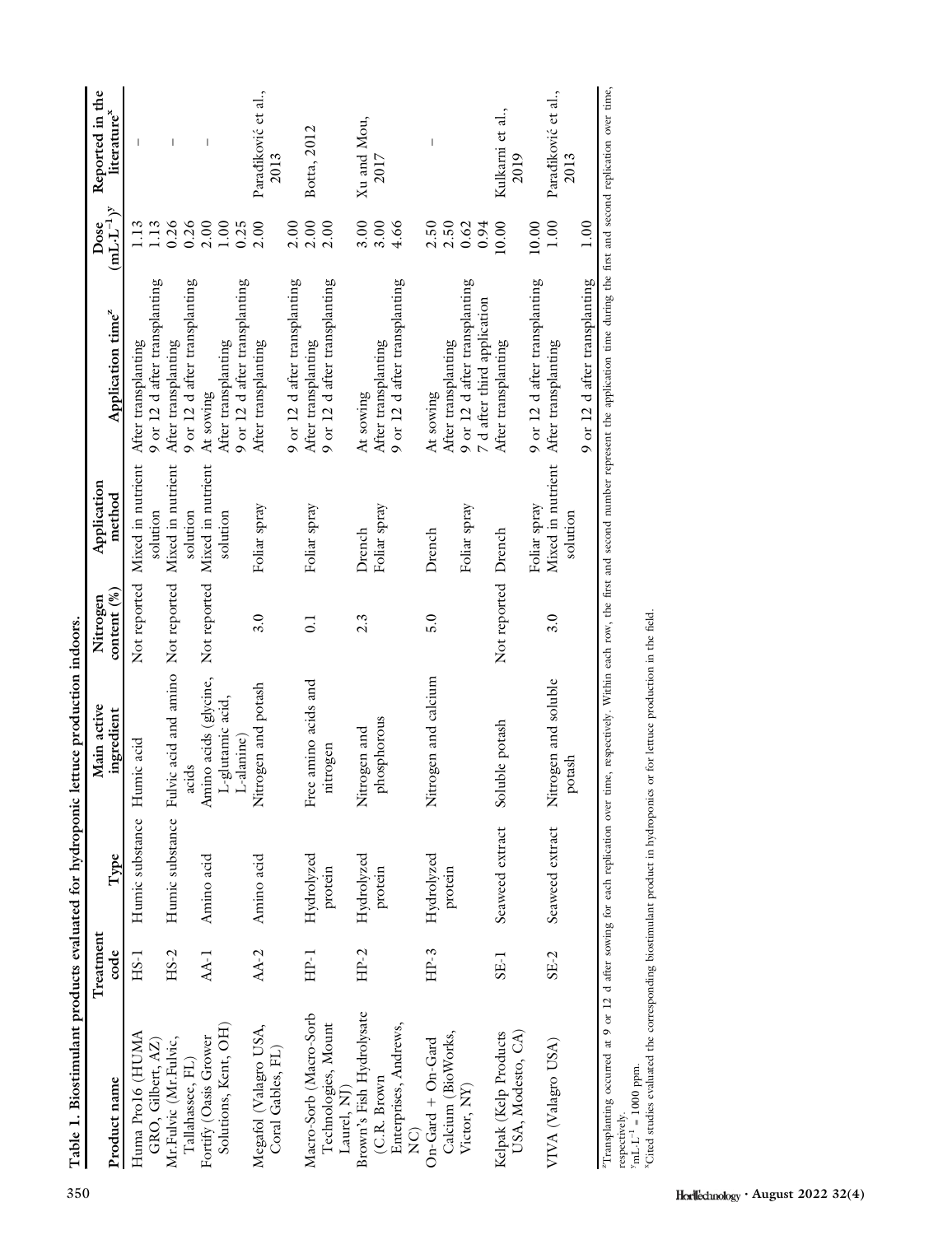$70^{\circ}$ C for 72 h to determine shoot and root dry weight (DW), respectively. The shoot FW:DW ratio and shoot: root DW ratio were calculated by dividing shoot FW by shoot DW, and shoot DW by root DW, respectively.

EXPERIMENTAL DESIGN AND DATA ANALYSES. The experiment used a randomized complete block design where each chamber during an experimental replication over time was regarded as a block, each with four experimental units (hydroponic system) that served as treatment replications. Data were pooled between replications over time, as the variances between experiments were not different and the statistical interactions between treatment and replication over time were not significant ( $P \ge 0.05$ ). The influence of the two different categorical independent variables (i.e., treatment and cultivar), and their possible interaction on each of the continuous dependent variables were analyzed using a two-way analysis of variance. Data are presented as main

effects ( $n = 48$  and 160 for treatment and cultivar, respectively) except for leaf area and shoot FW, in which data for each cultivar are presented separately  $(n = 16)$  because of the significant treatment  $\times$  cultivar interaction ( $P \leq 0.05$ ). Mean separation for all response variables was performed using Tukey's honestly significant difference test at  $P \leq$ 0.05. All data were analyzed using statistical software (JMP Pro ver. 16.0.0; SAS Institute Inc., Cary, NC).

## Results and discussion

There were no positive effects from using any of the biostimulant products evaluated in our study as growth, yield, and quality of treated plants were generally similar to those from the untreated control (Fig. 1; Tables 2 and 3). In contrast to our findings, Cristofano et al. (2021a) and Miceli et al. (2021) reported increases in growth and yield of hydroponic lettuce plants treated with hydrolyzed proteins and seaweed

extracts, respectively, compared with untreated control plants. However, both studies were conducted in a greenhouse where daily temperatures reached up to  $34$  to  $36^{\circ}$ C. Considering that lettuce has an optimal day/night temperature close to 24/19 °C (Choi et al., 2000; Seginer et al., 1991), the positive effects found in those studies are plausibly attributed to a heat stress tolerance advantage provided by the biostimulant treatments. Accordingly, others have shown that amino acids and signaling peptides help regulate the expression of transcription factors and biosynthesis of osmolytes that confer tolerance mechanisms to plants in response to abiotic stresses such as heat (Botta, 2012; Kim et al., 2021). Similarly, seaweed extracts provide protective compounds such as antioxidants, which help regulate endogenous stress-responsive genes in plants (du Jardin, 2015).



Fig. 1. (A) Leaf area (measured on the sixth fully expanded leaf) and (B) shoot fresh weight (FW) of three lettuce cultivars grown hydroponically indoors using different biostimulant products. Bars represent the mean  $\pm$  se for each cultivar (n = 16). Within each cultivar group, means with the same letter are not different based on Tukey's honestly significant difference test at  $P \le 0.05$ . Table 1 describes the code, trade name, application method, timing, and dosage for each treatment; 1 cm<sup>2</sup> =  $0.1550$  inch<sup>2</sup>, 1 g = 0.0353 oz.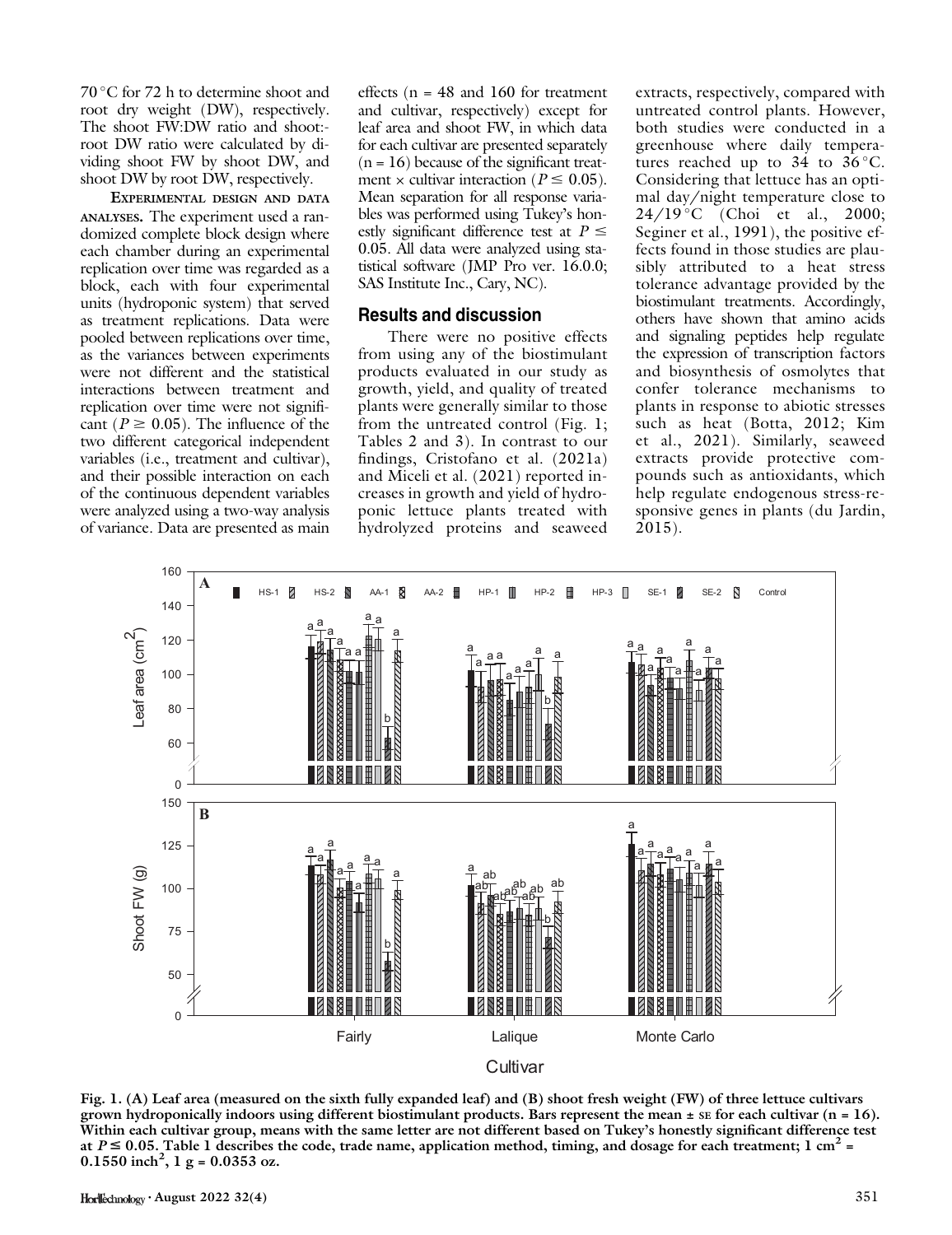|           |  |  |  | Table 2. Growth parameters measured on three lettuce cultivars grown hydroponically indoors using different biostimulant |  |  |  |
|-----------|--|--|--|--------------------------------------------------------------------------------------------------------------------------|--|--|--|
| products. |  |  |  |                                                                                                                          |  |  |  |

|                                                                                                                                                                                                                                                                                                                                                                                                                     | Leaves               | Shoot               | Shoot             | Shoot            | Root             | Shoot             | Shoot:Root       |
|---------------------------------------------------------------------------------------------------------------------------------------------------------------------------------------------------------------------------------------------------------------------------------------------------------------------------------------------------------------------------------------------------------------------|----------------------|---------------------|-------------------|------------------|------------------|-------------------|------------------|
| Source                                                                                                                                                                                                                                                                                                                                                                                                              | (no.)                | diam $\rm (cm^2)^z$ | ht $(cm)^{z}$     | DW $(g)^z$       | DW(g)            | FW:DW (ratio)     | DW (ratio)       |
| Treatment <sup>y</sup>                                                                                                                                                                                                                                                                                                                                                                                              |                      |                     |                   |                  |                  |                   |                  |
| $HS-1$                                                                                                                                                                                                                                                                                                                                                                                                              | $30.2 a^{x}$         | 21.3a               | 13.3a             | 4.9 a            | 2.0a             | 23.5a             | 2.4a             |
| $HS-2$                                                                                                                                                                                                                                                                                                                                                                                                              | $29.0$ ab            | 20.5a               | 12.6a             | 4.5a             | $1.9$ ab         | 23.1a             | 2.3a             |
| $AA-1$                                                                                                                                                                                                                                                                                                                                                                                                              | 29.7 a               | 21.3a               | 12.8a             | 4.8a             | $2.0$ ab         | 23.0a             | 2.4a             |
| $AA-2$                                                                                                                                                                                                                                                                                                                                                                                                              | 28.8 ab              | 21.3a               | 12.6a             | 4.4a             | $2.0$ ab         | 22.7a             | 2.2a             |
| $HP-1$                                                                                                                                                                                                                                                                                                                                                                                                              | $29.0$ ab            | 21.3a               | 12.5a             | 4.6a             | $2.0$ ab         | 22.7a             | 2.3a             |
| $HP-2$                                                                                                                                                                                                                                                                                                                                                                                                              | 28.9 ab              | 19.9 ab             | 12.8a             | 4.3a             | 1.9 <sub>b</sub> | 22.6a             | 2.3a             |
| $HP-3$                                                                                                                                                                                                                                                                                                                                                                                                              | 29.3a                | 21.2a               | 12.6a             | 4.5a             | $2.0$ ab         | 22.6a             | 2.3a             |
| $SE-1$                                                                                                                                                                                                                                                                                                                                                                                                              | 28.8 ab              | 21.0a               | 12.4a             | 4.4a             | 1.9 <sub>b</sub> | 22.7a             | 2.3a             |
| $SE-2$                                                                                                                                                                                                                                                                                                                                                                                                              | 27.0 <sub>b</sub>    | 18.1 <sub>b</sub>   | 10.4 <sub>b</sub> | 3.5 <sub>b</sub> | $1.9$ ab         | 21.6a             | 1.8 <sub>b</sub> |
| Control                                                                                                                                                                                                                                                                                                                                                                                                             | 28.6 ab              | 20.5a               | 12.8a             | 4.5a             | $1.9$ ab         | 22.5a             | 2.3a             |
| SE                                                                                                                                                                                                                                                                                                                                                                                                                  | 0.5                  | $0.4\,$             | 0.3               | 0.1              | 0.02             | 0.6               | 0.01             |
| Cultivar                                                                                                                                                                                                                                                                                                                                                                                                            |                      |                     |                   |                  |                  |                   |                  |
| Fairly                                                                                                                                                                                                                                                                                                                                                                                                              | 33.6 a               | 4.0 <sub>b</sub>    | 11.8c             | 4.0 <sub>b</sub> | 1.9 <sub>b</sub> | 25.0a             | 2.1 <sub>b</sub> |
| Lalique                                                                                                                                                                                                                                                                                                                                                                                                             | 29.2 b               | 3.9 <sub>b</sub>    | 12.4 <sub>b</sub> | 3.9 <sub>b</sub> | 1.9 <sub>b</sub> | 22.9 <sub>b</sub> | 2.0 <sub>b</sub> |
| Monte Carlo                                                                                                                                                                                                                                                                                                                                                                                                         | 24.1 c               | 5.4a                | 13.3a             | 5.4a             | 2.0a             | $20.2\text{ c}$   | 2.7a             |
| <b>SE</b>                                                                                                                                                                                                                                                                                                                                                                                                           | 0.3                  | 0.2                 | 0.1               | 0.1              | 0.01             | 0.3               | 0.01             |
| Treatment                                                                                                                                                                                                                                                                                                                                                                                                           | $* *$                | $***$               | ***               | $***$            | <b>NS</b>        | $_{\rm NS}$       | ***              |
| Cultivar                                                                                                                                                                                                                                                                                                                                                                                                            | $***$                | $***$               | ***               | $***$            | ***              | ***               | ***              |
| Treatment $\times$ cultivar<br>$\overline{a}$ $\overline{a}$ $\overline{a}$ $\overline{a}$ $\overline{a}$ $\overline{a}$ $\overline{a}$ $\overline{a}$ $\overline{a}$ $\overline{a}$ $\overline{a}$ $\overline{a}$ $\overline{a}$ $\overline{a}$ $\overline{a}$ $\overline{a}$ $\overline{a}$ $\overline{a}$ $\overline{a}$ $\overline{a}$ $\overline{a}$ $\overline{a}$ $\overline{a}$ $\overline{a}$ $\overline{$ | NS<br>0.000001117777 | $_{\rm NS}$         | $_{\rm NS}$       | $_{\rm NS}$      | <b>NS</b>        | <b>NS</b>         | <b>NS</b>        |

 $Z^2$ l cm<sup>2</sup> = 0.1550 inch<sup>2</sup>, 1 cm = 0.3937 inch, DW = dry weight, 1 g = 0.0353 oz, FW = fresh weight.

y Table 1 describes the code, trade name, application method, timing, and dosage for each treatment.

"Within row, treatment and cultivar means followed by the same letter are not different based on Tukey's honestly significant difference test at  $P \le 0.05$ . Treatment means represent the average of 16 replications and three cultivars (n = 48). Cultivar means represent the average of 16 replications and 10 treatments (n = 160). \*\*\*, \*\*, \*, NS indicate statistical significance at the 0.001, 0.01, and 0.05  $P \le$  level and not significant, respectively.

Others have also reported increases in hydroponic lettuce yield under salinity stress using bacterial, amino acid, or seaweed extract biostimulants (Guinan et al., 2013; Moncada et al., 2020; Orsini et al., 2018). However, two of those studies found no yield increases from the use of biostimulants when plants were grown under no stress (Guinan et al., 2013; Moncada et al., 2020) (Fig. 1; Tables 2 and 3). Further, plants in the study conducted by Orsini et al. (2018) were also exposed to radiation stress from excessive heat and light in the greenhouse, which could further explain the benefits measured from the use of amino acid biostimulants. Under the conditions evaluated in our study, growth and yield advantages from the biostimulant products were marginal. Although biostimulants have been proposed as potential treatments to increase productivity in commercial indoor farms (Kozai et al., 2022), our findings indicate that when stressors are minimal or nonexistent, the benefits from using biostimulant products are limited.

Plants treated with SE-2 generally produced fewer and smaller leaves, shorter plants, and lower shoot FW and DW than those treated with most other treatments (Fig. 1, Table 2). A few necrotic spots were also observed in most plants treated with SE-2, possibly indicating a phytotoxicity (Table 1). Correspondingly, others have shown that phytotoxicity reduces height and biomass production of hydroponic lettuce (Hoque et al., 2007). Further, according to Djidonou and Leskovar (2019), nutrient requirements of lettuce can be cultivar specific. This could explain the fact that leaf area and shoot FW of 'Monte Carlo' were not negatively affected by SE-2. In contrast, means for those two variables were generally lowest in 'Fairly' and 'Lalique' plants treated with SE-2, although for 'Lalique', only plants treated with HS-1 produced a significantly higher shoot FW than those with SE-2. It is likely that fertilizer formulations may need to be adjusted to accommodate the application of some biostimulant products in hydroponics, particularly considering cultivar-specific requirements of elements such as N.

In general, 'Monte Carlo' plants produced wider, taller shoots with a higher shoot and root DW than 'Fairly' and 'Lalique' (Table 2). Similarly, shoot FW of 'Monte Carlo' was generally highest, ranging from 102

to 126 g, whereas shoot FW of 'Fairly' and 'Lalique' ranged from 58 to 117 g and 72 to 102 g, respectively (Fig. 1B). The shoot FW:DW was highest for 'Fairly' plants, followed by 'Lalique' and 'Monte Carlo'. In contrast, shoot:root DW was highest for 'Monte Carlo', suggesting that these plants allocated more energy toward shoot rather than root growth.

Except for b\*, which indicates leaf yellowness and was generally lower in plants treated with SE-1, there were no treatment differences in any of the quality parameters evaluated in our study (Table 3). Cultivar differences showed that Fairly plants were most susceptible to tipburn and had a slight bolting severity, followed by those of Monte Carlo. In contrast, 'Lalique' plants were not susceptible to either disorder. 'Monte Carlo' plants also had the highest SPAD index,  $a^*$ , and  $h^{\circ}$ , which correspond with our visual assessment of color in that this cultivar produced darker green leaves than 'Fairly' and 'Lalique'.

It is widely accepted that head and leaf characteristics determine the level of susceptibility to tipburn among different lettuce cultivars (Birlanga et al., 2021). As mentioned before,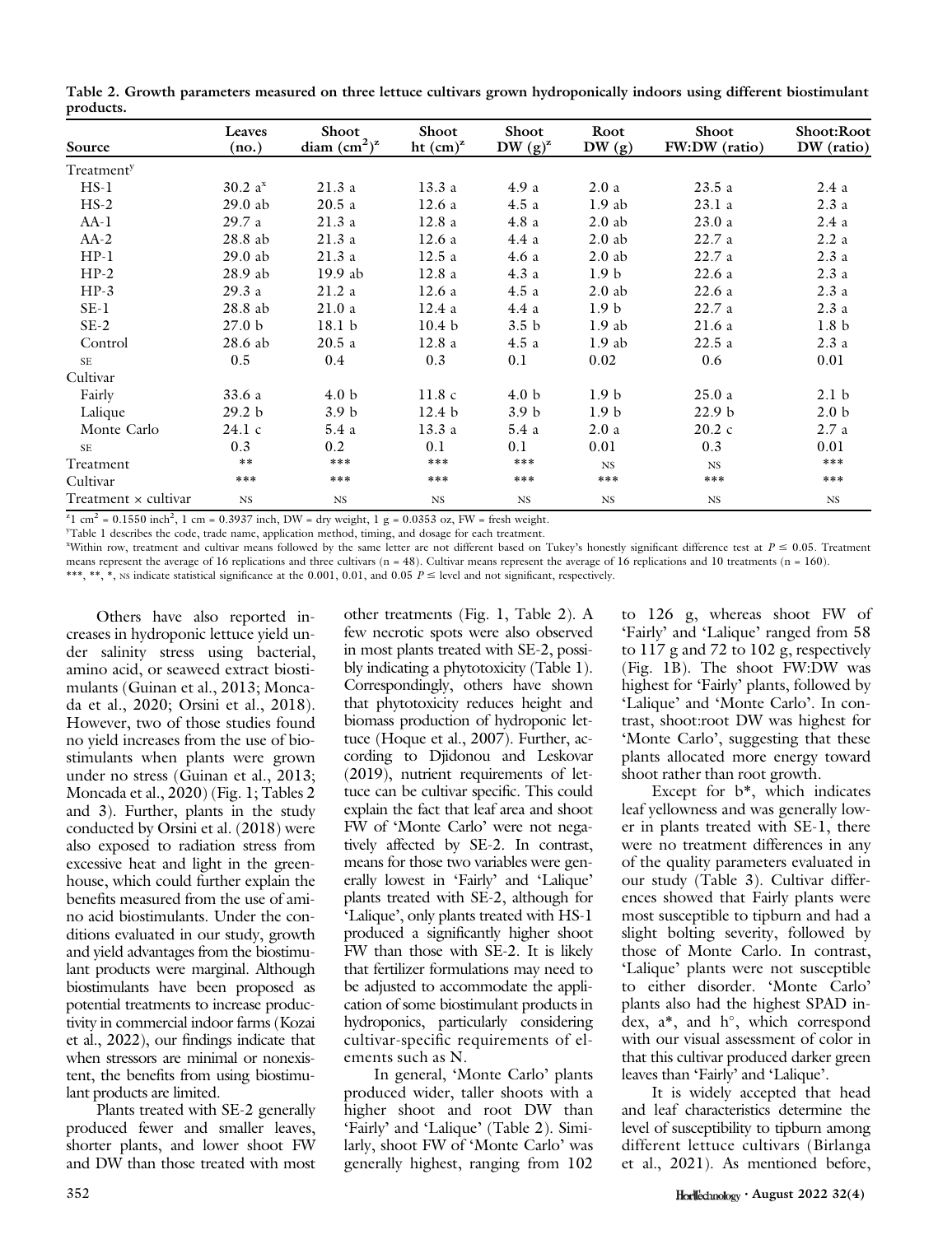|                        |                                                    | Tipburn          |                                             |            | Leaf color $x$ |                   |             |
|------------------------|----------------------------------------------------|------------------|---------------------------------------------|------------|----------------|-------------------|-------------|
| Source                 | <b>Bolting severity</b><br>$(0-2 \text{ scale})^2$ | (no. leaves)     | Tipburn severity<br>$(0-3 \text{ scale})^y$ | SPAD index | $a^*$          | $h^*$             | $h^{\circ}$ |
| Treatment <sup>w</sup> |                                                    |                  |                                             |            |                |                   |             |
| $HS-1$                 | $0.4\;{\rm a}^{\rm v}$                             | 0.6a             | 0.2a                                        | 38.5a      | $-23.9a$       | 33.4 a            | 126.2a      |
| $HS-2$                 | 0.4a                                               | 1.5a             | 0.4a                                        | 39.4 a     | $-22.3a$       | 33.1 a            | 124.1 a     |
| $AA-1$                 | 0.3a                                               | 0.9a             | 0.2a                                        | 37.6a      | $-22.7a$       | 30.6 ab           | 125.7 a     |
| $AA-2$                 | 0.3a                                               | 1.1a             | 0.3a                                        | 40.6a      | $-23.1a$       | 32.7a             | 125.3a      |
| $HP-1$                 | 0.4a                                               | 0.9a             | 0.3a                                        | 39.9 a     | $-23.6a$       | 32.6a             | 125.7 a     |
| $HP-2$                 | 0.4a                                               | 0.7a             | 0.3a                                        | 39.5a      | $-23.1a$       | 33.4 a            | 125.2 a     |
| $HP-3$                 | 0.3a                                               | 1.0a             | 0.3a                                        | 39.8 a     | $-22.6a$       | 32.8a             | 124.5a      |
| $SE-1$                 | 0.4a                                               | 0.6a             | 0.2a                                        | 39.8 a     | $-21.6a$       | 26.2 <sub>b</sub> | 127.4 a     |
| $SE-2$                 | 0.2a                                               | 0.4a             | 0.1a                                        | 39.2a      | $-23.0a$       | 32.8a             | 125.2a      |
| Control                | 0.3a                                               | 1.4a             | 0.4a                                        | 40.6a      | $-22.2a$       | 32.3a             | 126.7 a     |
| <b>SE</b>              | 0.1                                                | 0.3              | 0.1                                         | 0.9        | 0.3            | 0.6               | 0.5         |
| Cultivar               |                                                    |                  |                                             |            |                |                   |             |
| Fairly                 | 0.7a                                               | 2.0a             | 0.5a                                        | 34.6 b     | $-22.9c$       | 32.0a             | 125.8 b     |
| Lalique                | 0.0c                                               | 0.0c             | 0.0c                                        | 30.8c      | $-17.5 b$      | 25.2 <sub>b</sub> | 125.3 b     |
| Monte Carlo            | 0.3 <sub>b</sub>                                   | 0.6 <sub>b</sub> | 0.2 <sub>b</sub>                            | 53.1 a     | $-16.9a$       | 16.9c             | 133.6 a     |
| <b>SE</b>              | 0.04                                               | 0.2              | 0.04                                        | 0.5        | 0.2            | 0.3               | 0.3         |
| Treatment              | $_{\rm NS}$                                        | <b>NS</b>        | $_{\rm NS}$                                 | NS         | $_{\rm NS}$    | $\ast$            | NS          |
| Cultivar               | $***$                                              | ***              | $***$                                       | ***        | ***            | ***               | $***$       |
| Treatment × cultivar   | $_{\rm NS}$                                        | $_{NS}$          | $_{\rm NS}$                                 | NS         | $_{\rm NS}$    | $_{\rm NS}$       | $_{\rm NS}$ |

Table 3. Quality parameters measured on three lettuce cultivars grown hydroponically indoors using different biostimulant products.

 $z_0$  = no internode elongation, 1 = leaf erection, 2 = stem elongation.

 $y_0$  = no signs of tipburn, 1 = central leaflets with small necrotic spots, 2 = 5 to 10 leaves with small necrotic spots and misshapen leaf margins, 3 = malformed leaves and meristem death in >60% of leaves.

 $x_3$ \* and b\*= positive directions indicate redness and yellowness, respectively, whereas negative directions indicate greenness and blueness, respectively; h° = hue angle or tone indicates redness (0°), yellowness (90°), greenness (180°), or blueness (270°).

wTable 1 describes the code, trade name, application method, timing, and dosage for each treatment.

Within row, treatment and cultivar means followed by the same letter are not different based on Tukey's honestly significant difference test at  $P \le 0.05$ . Treatment means represent the average of 16 replications and three cultivars  $(n = 48)$ . Cultivar means represent the average of 16 replications and 10 treatments  $(n = 160)$ . \*\*\*, \*\*, \*, NS indicate statistical significance at the 0.001, 0.01, and 0.05  $P \le$  level and not significant, respectively.

'Fairly' and 'Monte Carlo' are categorized as butterhead and romaine lettuce types, respectively, both of which are also known as head lettuce. In contrast, 'Lalique' is a frilly, open lettuce type often referred to as leaf lettuce. The closed canopy structure of both head lettuce cultivars seems to have contributed to their susceptibility to tipburn, which is a localized calcium deficiency that affects rapidly developing young leaves (Table 3). Lettuce meristems are located in the interior of old, mature leaves, hindering active transpiration of late-forming leaves under certain conditions and thus increasing susceptibility to tipburn (Frantz et al., 2004). The lack of treatment differences in quality suggests that under our experimental conditions, none of the biostimulant products evaluated had positive effects to counter tipburn incidence in susceptible cultivars. However, considering that tipburn often occurs when lettuce heads are beginning to reach maturity (Currey et al., 2017), it is possible that biostimulant

applications at different times from the ones used in this study could provide advantages to counter the disorder.

In conclusion, there were no positive effects from using any of the biostimulant products evaluated in our study; growth, yield, and quality of treated plants were generally similar to those from the untreated control. Applications from one seaweed extract caused slight negative growth effects. Cultivar differences showed that Fairly plants had the highest susceptibility to tipburn and bolting, and none of the biostimulant products helped counter these disorders. There are numerous commercial biostimulant products available in the market, some of which have been reported to offer yield-enhancing properties to various horticultural crops. However, positive effects from the use of biostimulants are likely greater when plants are exposed to some level of stress, which is not a common occurrence in indoor plant production systems (Kozai, 2022).

## Literature cited

Akladious, S.A. and H.I. Mohamed. 2018. Ameliorative effects of calcium nitrate and humic acid on the growth, yield component and biochemical attribute of pepper (Capsicum annuum) plants grown under salt stress. Scientia Hort. 236: 244–250, [https://doi.org/10.1016/j.](https://doi.org/10.1016/j.scienta.2018.03.047) [scienta.2018.03.047.](https://doi.org/10.1016/j.scienta.2018.03.047)

Battacharyya, D., M.Z. Babgohari, P. Rathor, and B. Prithiviraj. 2015. Seaweed extracts as biostimulants in horticulture. Scientia Hort. 196:39–48, [https://doi.org/10.1016/j.scienta.2015.](https://doi.org/10.1016/j.scienta.2015.09.012) [09.012](https://doi.org/10.1016/j.scienta.2015.09.012).

Beretta, M., F. Donati, T. Ciriaci, and E. Sabatini. 2013. G×E Interaction in lettuce bolting phenomena. Acta Hort. 1100: 141–144, [https://doi.org/10.17660/](https://doi.org/10.17660/ActaHortic.2015.1100.21) [ActaHortic.2015.1100.21](https://doi.org/10.17660/ActaHortic.2015.1100.21).

Birlanga, V., J.R. Acosta-Motos, and J.M. Pérez-Pérez. 2021. Genotypedependent tipburn severity during lettuce hydroponic culture is associated with altered nutrient leaf content. Agronomy (Basel) 11:616, [https://doi.](https://doi.org/10.3390/agronomy11040616) [org/10.3390/agronomy11040616](https://doi.org/10.3390/agronomy11040616).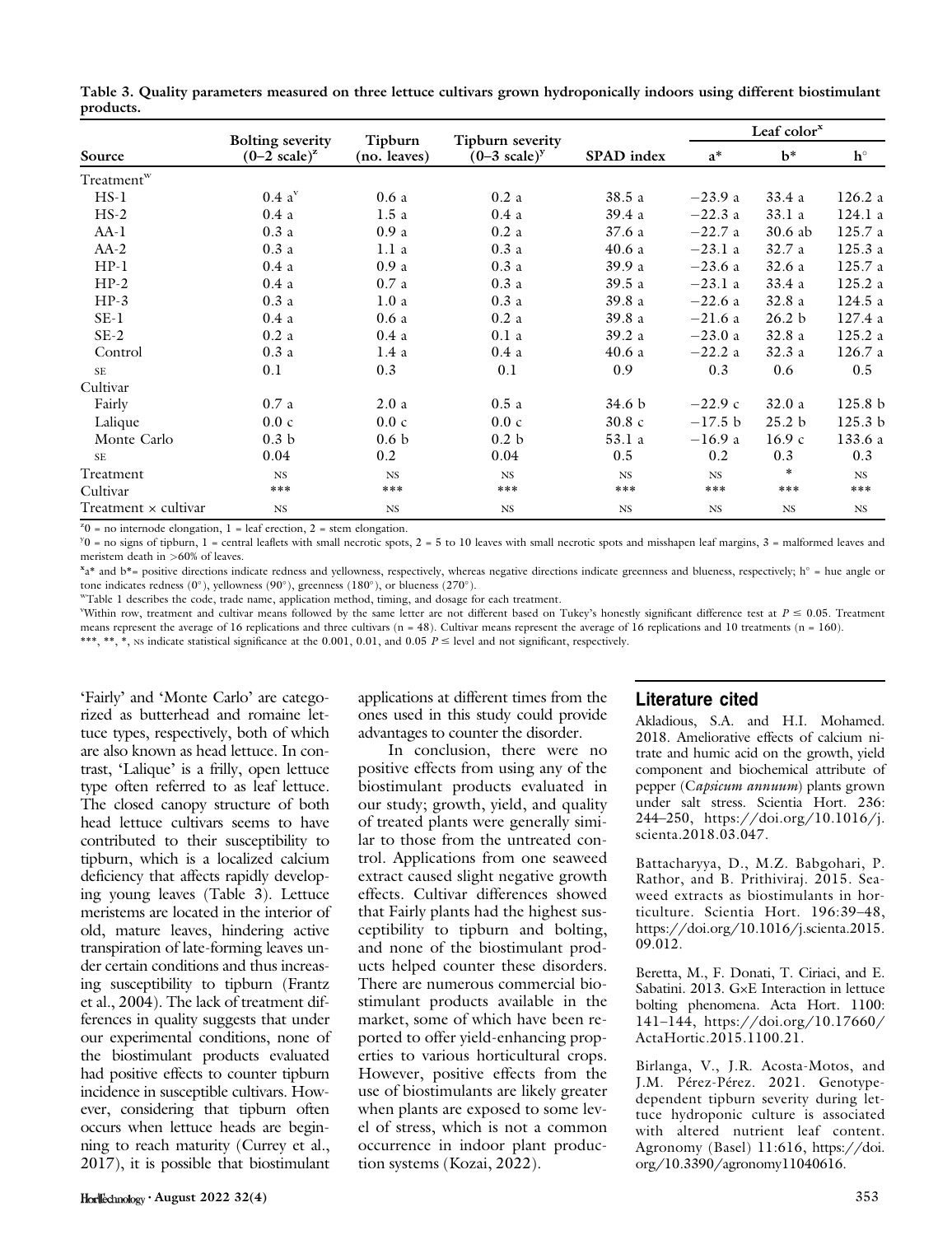Botta, A. 2012. Enhancing plant tolerance to temperature stress with amino acids: An approach to their mode of action. Acta Hort. 1009:29–36, [https://doi.](https://doi.org/10.17660/ActaHortic.2013.1009.1) [org/10.17660/ActaHortic.2013.1009.1.](https://doi.org/10.17660/ActaHortic.2013.1009.1)

Bulgari, R., G. Franzoni, and A. Ferrante. 2019. Biostimulants application in horticultural crops under abiotic stress conditions. Agronomy (Basel) 9:306, [https://](https://doi.org/10.3390/agronomy9060306) [doi.org/10.3390/agronomy9060306.](https://doi.org/10.3390/agronomy9060306)

Bronick, C.J. and R. Lal. 2005. Soil structure and management: A review. Geoderma 124:3–22, [https://doi.org/10.1016/](https://doi.org/10.1016/j.geoderma.2004.03.005) [j.geoderma.2004.03.005](https://doi.org/10.1016/j.geoderma.2004.03.005).

Canellas, L.P., F.L. Olivares, N.O. Aguiar, D.L. Jones, A. Nebbioso, P. Mazzei, and A. Piccolo. 2015. Humic and fulvic acids as biostimulants in horticulture. Scientia Hort. 196:15–27, [https://doi.org/](https://doi.org/10.1016/j.scienta.2015.09.013) [10.1016/j.scienta.2015.09.013.](https://doi.org/10.1016/j.scienta.2015.09.013)

Choi, K.Y., K.Y. Paek, and Y.B. Lee. 2000. Effect of air temperature on tipburn incidence of butterhead and leaf lettuce in a plant factory, p. 166–171. In: C. Kubota and C. Chun (eds.). Transplant production in the 21st century. Springer, Berlin, Germany, [https://doi.org/](https://doi.org/10.1007/978-94-015-9371-7_27) [10.1007/978-94-015-9371-7\\_27.](https://doi.org/10.1007/978-94-015-9371-7_27)

Colla, G., Y. Rouphael, L. Lucini, R. Canaguier, W. Stefanoni, A. Fiorillo, and M. Cardarelli. 2015. Protein hydrolysatebased biostimulants: Origin, biological activity and application methods. Acta Hort. 1148:27–34, [https://doi.org/](https://doi.org/10.17660/ActaHortic.2016.1148.3) [10.17660/ActaHortic.2016.1148.3](https://doi.org/10.17660/ActaHortic.2016.1148.3).

Cristofano, F., C. El-Nakhel, A. Pannico, M. Giordano, G. Colla, and Y. Rouphael. 2021a. Foliar and root applications of vegetal-derived protein hydrolysates differentially enhance the yield and qualitative attributes of two lettuce cultivars grown in floating system. Agronomy (Basel) 11:1194, [https://doi.org/10.3390/](https://doi.org/10.3390/agronomy11061194) [agronomy11061194](https://doi.org/10.3390/agronomy11061194).

Cristofano, F., C. El-Nakhel, and Y. Rouphael. 2021b. Biostimulant substances for sustainable agriculture: Origin, operating mechanisms and effects on cucurbits, leafy greens, and nightshade vegetables species. Biomolecules 11:1103, [https://](https://doi.org/10.3390/biom11081103) [doi.org/10.3390/biom11081103](https://doi.org/10.3390/biom11081103).

Currey, C.J., D.A. Kopsell, N.S. Mattson, J.K. Craver, R.G. Lopez, J.E. Erwin, and C. Kubota. 2017. Supplemental and solesource lighting of leafy greens, herbs, and microgreens, p. 170–180. In: R.G. Lopez and E.S. Runkle (eds.). Light management in controlled environments. Meister Media Worldwide, Willoughby, OH.

Dass, S.M., T.T. Chai, H. Cao, A.L. Ooi, and F.C. Wong. 2021. Application of enzyme-digested soy protein hydrolysate on hydroponic-planted lettuce: Effects on phytochemical contents, biochemical profiles and physical properties. Food Chem. X 12:100132, [https://doi.org/10.1016/](https://doi.org/10.1016/j.fochx.2021.100132) [j.fochx.2021.100132.](https://doi.org/10.1016/j.fochx.2021.100132)

de Vasconcelos, A.C.F. and L.H.G. Chaves. 2019. Biostimulants and their role in improving plant growth under abiotic stresses, p. 1–14. In: S.M. Mirmajlessi and R. Radhakrishnan (eds.). Biostimulants in plant science. IntechOpen, London, UK, [https://doi.org/10.5772/](https://doi.org/10.5772/intechopen.88829) [intechopen.88829.](https://doi.org/10.5772/intechopen.88829)

de Souza, S.V., H.C. Peterson, and J. Seong. 2022. Emerging economics and profitability of PFALs, p. 251–270. In: T. Kozai, G. Niu, and J. Masabni (eds.). Plant factory basics, applications and advances. Academic Press/Elsevier, London, UK, [https://doi.org/10.1016/C2020-](https://doi.org/10.1016/C2020-0-01628-2) [0-01628-2](https://doi.org/10.1016/C2020-0-01628-2).

Djidonou, D. and D.I. Leskovar. 2019. Seasonal changes in growth, nitrogen nutrition, and yield of hydroponic lettuce. HortScience 54:76–85, [https://doi.org/](https://doi.org/10.21273/HORTSCI13567-18) [10.21273/HORTSCI13567-18](https://doi.org/10.21273/HORTSCI13567-18).

du Jardin, P. 2015. Plant biostimulants: Definition, concept, main categories and regulation. Scientia Hort. 196:3–14, [https://doi.org/10.1016/j.scienta.2015.](https://doi.org/10.1016/j.scienta.2015.09.021) [09.021](https://doi.org/10.1016/j.scienta.2015.09.021).

Ertani, A., L. Cavani, D. Pizzeghello, E. Brandellero, A. Altissimo, C. Ciavatta, and S. Nardi. 2009. Biostimulant activity of two protein hydrolysates in the growth and nitrogen metabolism of maize seedlings. J. Plant Nutr. Soil Sci. 172:237–244, [https://doi.org/10.1002/](https://doi.org/10.1002/jpln.200800174) [jpln.200800174](https://doi.org/10.1002/jpln.200800174).

Ertani, A., S. Nicola, A. Petrini, and R. Bulgari. 2021. Biostimulants and their role in improving the nutrition of plants in hydroponic conditions. Acta Hort. 1321: 185–190, [https://doi.org/10.17660/](https://doi.org/10.17660/ActaHortic.2021.1321.24) [ActaHortic.2021.1321.24](https://doi.org/10.17660/ActaHortic.2021.1321.24).

Fan, H.M., X.W. Wang, X. Sun, Y.Y. Li, X.Z. Sun, and C.S. Zheng. 2014. Effects of humic acid derived from sediments on growth, photosynthesis and chloroplast ultrastructure in chrysanthemum. Scientia Hort. 177:118–123, [https://doi.org/](https://doi.org/10.1016/j.scienta.2014.05.010) [10.1016/j.scienta.2014.05.010.](https://doi.org/10.1016/j.scienta.2014.05.010)

Ferreras, L., E. Gómez, S. Toresani, I. Firpo, and R. Rotondo. 2006. Effect of organic amendments on some physical, chemical and biological properties in a horticultural soil. Bioresour. Technol. 97:635–640, [https://doi.org/10.1016/j.](https://doi.org/10.1016/j.biortech.2005.03.018) [biortech.2005.03.018.](https://doi.org/10.1016/j.biortech.2005.03.018)

Frantz, J.M., G. Ritchie, N.N. Cometti, J. Robinson, and B. Bugbee. 2004. Exploring the limits of crop productivity: Beyond the limits of tipburn in lettuce. J. Amer. Soc. Hort. Sci. 129:331–338, [https://](https://doi.org/10.21273/JASHS.129.3.0331) [doi.org/10.21273/JASHS.129.3.0331.](https://doi.org/10.21273/JASHS.129.3.0331)

Guinan, K.J., N. Sujeeth, R.B. Copeland, P.W. Jones, N.M. O'brien, H.S.S. Sharma, P.F.J. Prouteau, and J.T. O'sullivan. 2013. Discrete roles for extracts of Ascophyllum nodosum in enhancing plant growth and tolerance to abiotic and biotic stresses. Acta Hort. 1009:127–135, [https://doi.org/](https://doi.org/10.17660/ActaHortic.2013.1009.15) [10.17660/ActaHortic.2013.1009.15](https://doi.org/10.17660/ActaHortic.2013.1009.15).

Holmes, S. 2017. Improving lettuce production in deep water culture in the southeastern United States. MSc Thesis, Auburn Univ., Auburn, AL. 26 Mar. 2022. <<http://hdl.handle.net/10415/5944>>.

Hoque, M.M., H.A. Ajwa, and R. Smith. 2007. Nitrite and ammonium toxicity on lettuce grown under hydroponics. Commun. Soil Sci. Plant Anal. 39:207–216, [https://](https://doi.org/10.1080/00103620701759194) [doi.org/10.1080/00103620701759194](https://doi.org/10.1080/00103620701759194).

Kim, J.S., B.W. Jeon, and J. Kim. 2021. Signaling peptides regulating abiotic stress responses in plants. Front. Plant Sci. 12:704490, [https://doi.org/10.3389/](https://doi.org/10.3389/fpls.2021.704490) [fpls.2021.704490.](https://doi.org/10.3389/fpls.2021.704490)

Kozai, T. 2022. Role and characteristics of PFALs, p. 25–55. In: T. Kozai, G. Niu, and J.G. Masabni (eds.). Plant factory basics, applications and advances. Academic Press/ Elsevier, London, UK, [https://doi.org/](https://doi.org/10.1016/B978-0-323-85152-7.00014-8) [10.1016/B978-0-323-85152-7.00014-8](https://doi.org/10.1016/B978-0-323-85152-7.00014-8).

Kozai, T., K. Uraisami, K. Kai, and E. Hayashi. 2022. Productivity: Definition and application, p. 197–216. In: T. Kozai, G. Niu, and J.G. Masabni (eds.). Plant factory basics, applications and advances. Academic Press/Elsevier, London, UK, [https://doi.org/10.1016/B978-0-323-](https://doi.org/10.1016/B978-0-323-85152-F7.00009-4) [85152-F7.00009-4.](https://doi.org/10.1016/B978-0-323-85152-F7.00009-4)

Kubota, C. 2020. North America, p. 69–71. In: T. Kozai, N. Niu, and M. Takagaki (eds.). Plant factory: An indoor vertical farming system for efficient quality food production, 2nd ed. Academic Press/Elsevier, San Diego, CA. [https://](https://doi.org/10.1016/b978-0-12-816691-8.00001-7) [doi.org/10.1016/b978-0-12-816691-8.](https://doi.org/10.1016/b978-0-12-816691-8.00001-7) [00001-7.](https://doi.org/10.1016/b978-0-12-816691-8.00001-7)

Kulkarni, M.G., K.R.R Rengasamy, S.C. Pendota, J. Gruz, L. Plačková, O. Novák, K. Dolezal, and J. Van Staden. 2019. Bioactive molecules derived from smoke and seaweed Ecklonia maxima showing phytohormone-like activity in Spinacia oleracea L. N. Biotechnol. 48:83–89, [https://doi.](https://doi.org/10.1016/j.nbt.2018.08.004) [org/10.1016/j.nbt.2018.08.004.](https://doi.org/10.1016/j.nbt.2018.08.004)

Lucini, L., Y. Rouphael, M. Cardarelli, R. Canaguier, P. Kumar, and G. Colla. 2015. The effect of a plant-derived biostimulant on metabolic profiling and crop performance of lettuce grown under saline conditions. Scientia Hort. 182:124–133, [https://doi.org/10.1016/j.scienta.2014.](https://doi.org/10.1016/j.scienta.2014.11.022) [11.022](https://doi.org/10.1016/j.scienta.2014.11.022).